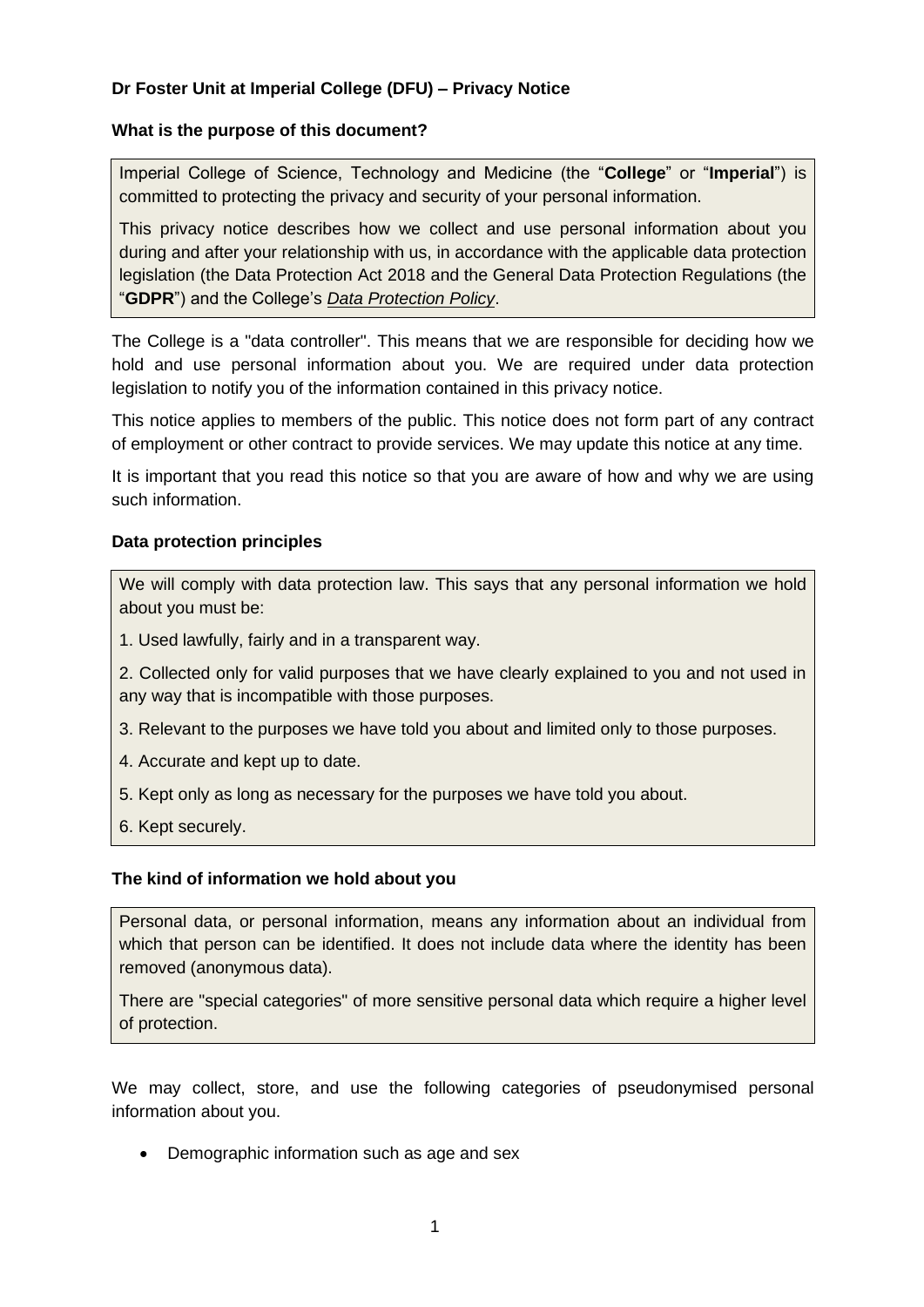We collect, store and use the following "special categories" of more sensitive personal information as anonymous / de-identified data.:

- Information about your race or ethnicity.
- Information about your health, including any medical condition, health and sickness records.

# **How is your personal information collected?**

HES data is provided to us by NHS Digital using their Secure Electronic File Transfer service (SEFT) under sections s261(1) and s261(2)(b)(ii) of the Health and Social Care Act 2012. DFU meets strict governance standards in order to complete NHS Digital's Data Access Request Service (DARS) agreements.

Imperial College received no identifying information about you. All records have identifiers replaced with pseudonymised IDs prior to us receiving the data so we are unable to identify you from our records.

# **How we will use information about you and the legal basis for processing your data under the GDPR**

Under GDPR we must identify specific legal bases for collecting and using your personal data and special category data:

- General Data Protection Regulation Article 6 (1)(e) processing is necessary for the performance of a task carried out in the public interest or in the exercise of official authority vested in the controller;
- General Data Protection Regulation Article 9 (2) (j) processing is necessary for archiving purposes in the public interest, scientific or historical research purposes or statistical purposes in accordance with Article 89(1) based on Union or Member State law which shall be proportionate to the aim pursued, respect the essence of the right to data protection and provide for suitable and specific measures to safeguard the fundamental rights and the interests of the data subject.

## **Situations in which we will use your personal information**

We need all the categories of information in the list above (see [The kind of information](#page-0-0) we [hold about you\)](#page-0-0) primarily to help NHS organisations improve the standards of care patients receive. The situations in which we will process your personal information are listed below.

- Analysing de-identified information to highlight variations in the quality of patient care.
- Helping the NHS drive up standards by using de-identified hospital information to spot when hospitals have higher than expected mortality rates.
- Improving care by using the de-identified data in research to find the best ways to measure quality of care and to compare hospital treatments.
- Alerting NHS organisations of potential problems with quality and safety of care.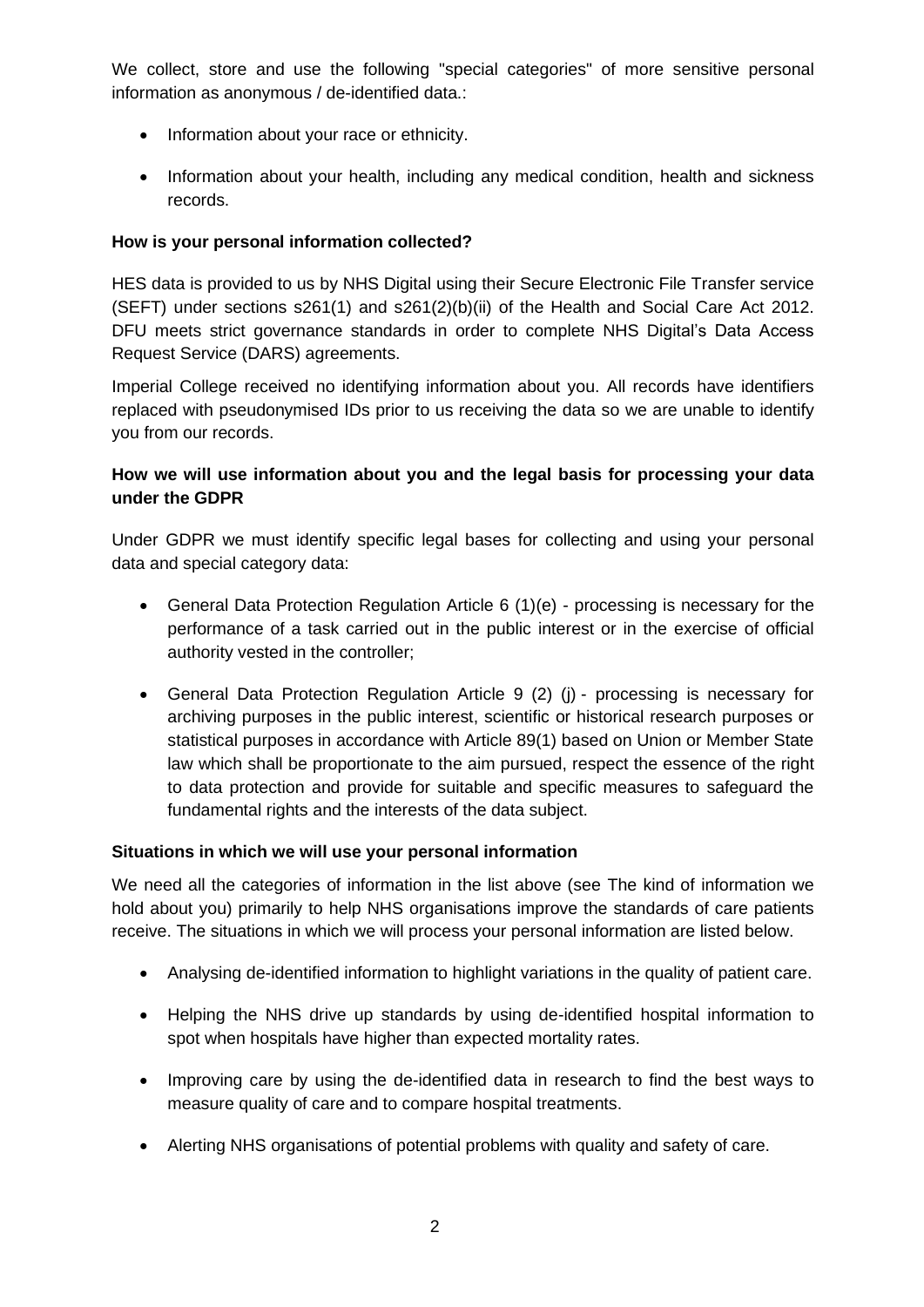## **Change of purpose**

We will only use your pseudonymised personal information for the purposes agreed with NHS Digital in our DARS agreements. If we need to use your pseudonymised personal information for an unrelated purpose, NHS Digital will first have to approve new or amended DARS agreements.

Please note that we may process your pseudonymised personal information without your knowledge or consent, in compliance with the above rules, where this is required or permitted by law. You can choose whether or not your data is used for research and planning. This is called the National Data Opt-out. More information about opting-out is given in this link here:

## *<https://www.nhs.uk/using-the-nhs/about-the-nhs/opt-out-of-sharing-your-health-records/>*

# **Our obligations**

We will use your particularly sensitive personal information in the following ways as deidentified data:

- Analysing de-identified information to highlight variations in the quality of patient care.
- Helping the NHS drive up standards by using de-identified hospital information to spot when hospitals have higher than expected mortality rates.
- Improving care by using the de-identified data in research to find the best ways to measure quality of care and to compare hospital treatments.

## **Automated decision-making**

Automated decision-making takes place when an electronic system uses personal information to make a decision without human intervention. We are allowed to use automated decision-making in the following circumstances:

1. Where it is necessary to perform the contract with you and appropriate measures are in place to safeguard your rights.

2. In limited circumstances, with your explicit written consent and where appropriate measures are in place to safeguard your rights.

If we make an automated decision on the basis of any particularly sensitive personal information, we must have either your explicit written consent or it must be justified in the public interest, and we must also put in place appropriate measures to safeguard your rights.

You will not be subject to decisions that will have a significant impact on you based solely on automated decision-making, unless we have a lawful basis for doing so and we have notified you.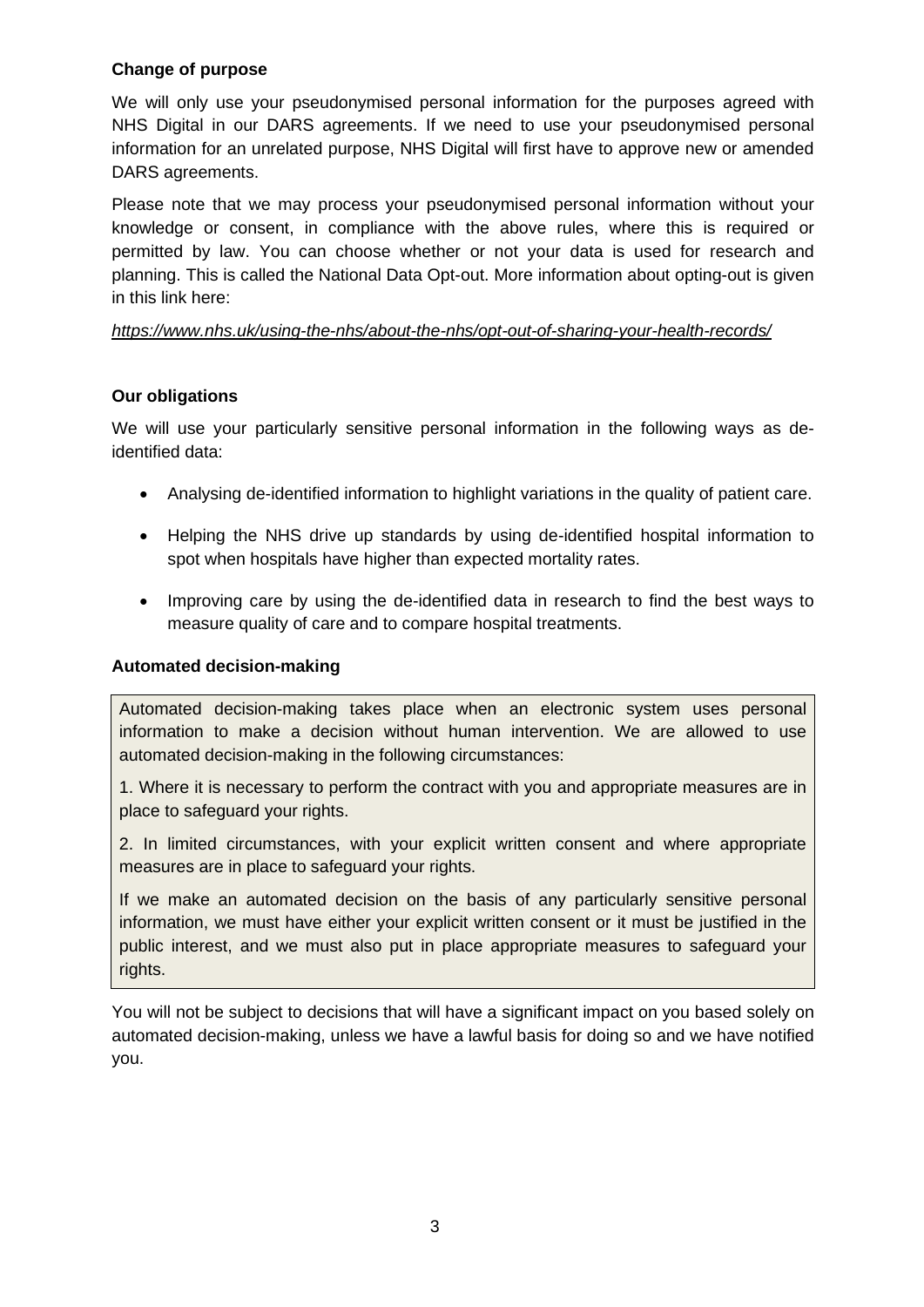## **Data sharing**

We may have to share your data with third parties, including third-party service providers and other entities in the College group.

We require third parties to respect the security of your data and to treat it in accordance with the law.

We are not permitted to transfer any information outside the EU.

### **Why might you share my personal information with third parties?**

We do not share your personal information with third parties

### **Data security**

We have put in place measures to protect the security of your information.

Third parties will only process your personal information on our instructions and where they have agreed to treat the information confidentially and to keep it secure.

We have put in place appropriate security measures to prevent your personal information from being accidentally lost, used or accessed in an unauthorised way, altered or disclosed. In addition, we limit access to your personal information to those employees, agents, contractors who have a business need to know. They will only process your personal information on our instructions and they are subject to a duty of confidentiality.

We have put in place procedures to deal with any suspected data security breach and will notify you and any applicable regulator of a suspected breach where we are legally required to do so.

### **Data retention**

#### **How long will you use my information for?**

We will only retain your personal information for as long as necessary to fulfil the purposes we collected it for, including for the purposes of satisfying any legal, accounting, or reporting requirements. Details of retention periods for different records the College holds are available in our *[Retention Schedule](https://www.imperial.ac.uk/media/imperial-college/administration-and-support-services/records-and-archives/public/RetentionSchedule.pdf)*. To determine the appropriate retention period for personal data, we consider the amount, nature, and sensitivity of the personal data, the potential risk of harm from unauthorised use or disclosure of your personal data, the purposes for which we process your personal data and whether we can achieve those purposes through other means, and the applicable legal requirements.

We will not keep your information for longer than the period stipulated in our contracts. All data will be destroyed once their retention period has been met, and when the unit has made the decision that the data are no longer required.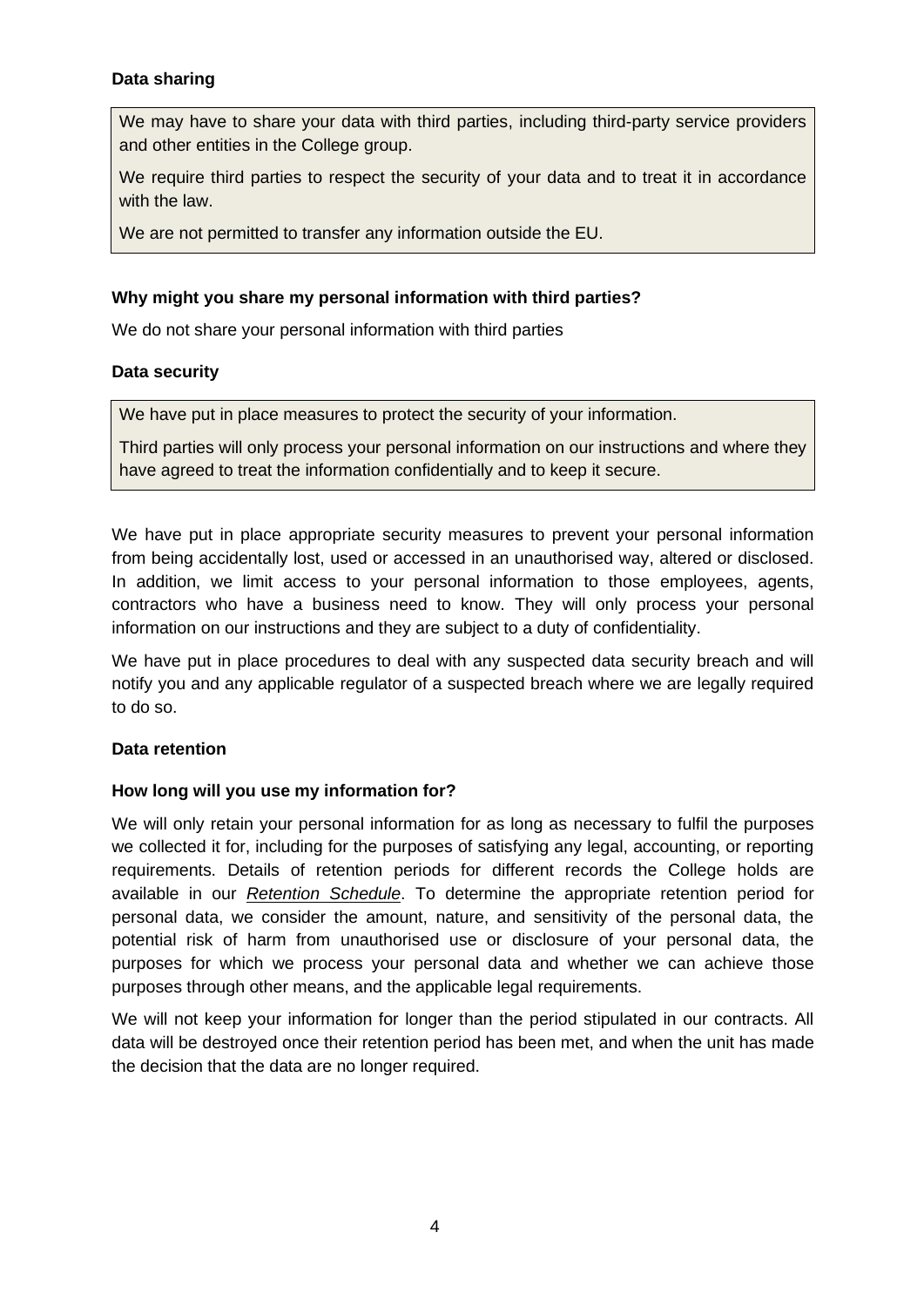## **Your rights in connection with personal information**

Under certain circumstances, by law you have the right to:

**Object to processing** of your personal information where we are relying on a legitimate interest (or those of a third party) and there is something about your particular situation which makes you want to object to processing on this ground. Imperial College holds no identifying information about you so is unable to identify you from our datasets. As such if you wish to exercise your right to object to processing please follow the procedure at the link here:

*[https://www.nhs.uk/using-the-nhs/about-the-nhs/opt-out-of-sharing-your-health](https://www.nhs.uk/using-the-nhs/about-the-nhs/opt-out-of-sharing-your-health-records/)[records/](https://www.nhs.uk/using-the-nhs/about-the-nhs/opt-out-of-sharing-your-health-records/)*

## **Data Protection Officer**

If you have a concern about the way your records are managed or to learn more about how DFU use, manage and maintain confidentiality of your information, please contact:

Richard Cooley Data Manager Dr Foster Unit at Imperial College Reynolds Building, 3rd Floor St Dunstan's Road London W6 8RP

e-mail: r.cooley@imperial.ac.uk

We have appointed a Data Protection Officer to oversee compliance with this privacy notice. While we are not able to identify you from the data we hold, if you have any questions about this privacy notice or how we handle your personal information, please contact the Data Protection Officer at:

Imperial College London Data Protection Officer Exhibition Road Faculty Building Level 4 London SW7 2AZ

e-mail: *[dpo@imperial.ac.uk](mailto:dpo@imperial.ac.uk)*

You have the right to make a complaint at any time to the Information Commissioner's Office (**ICO**), the UK supervisory authority for data protection issues.